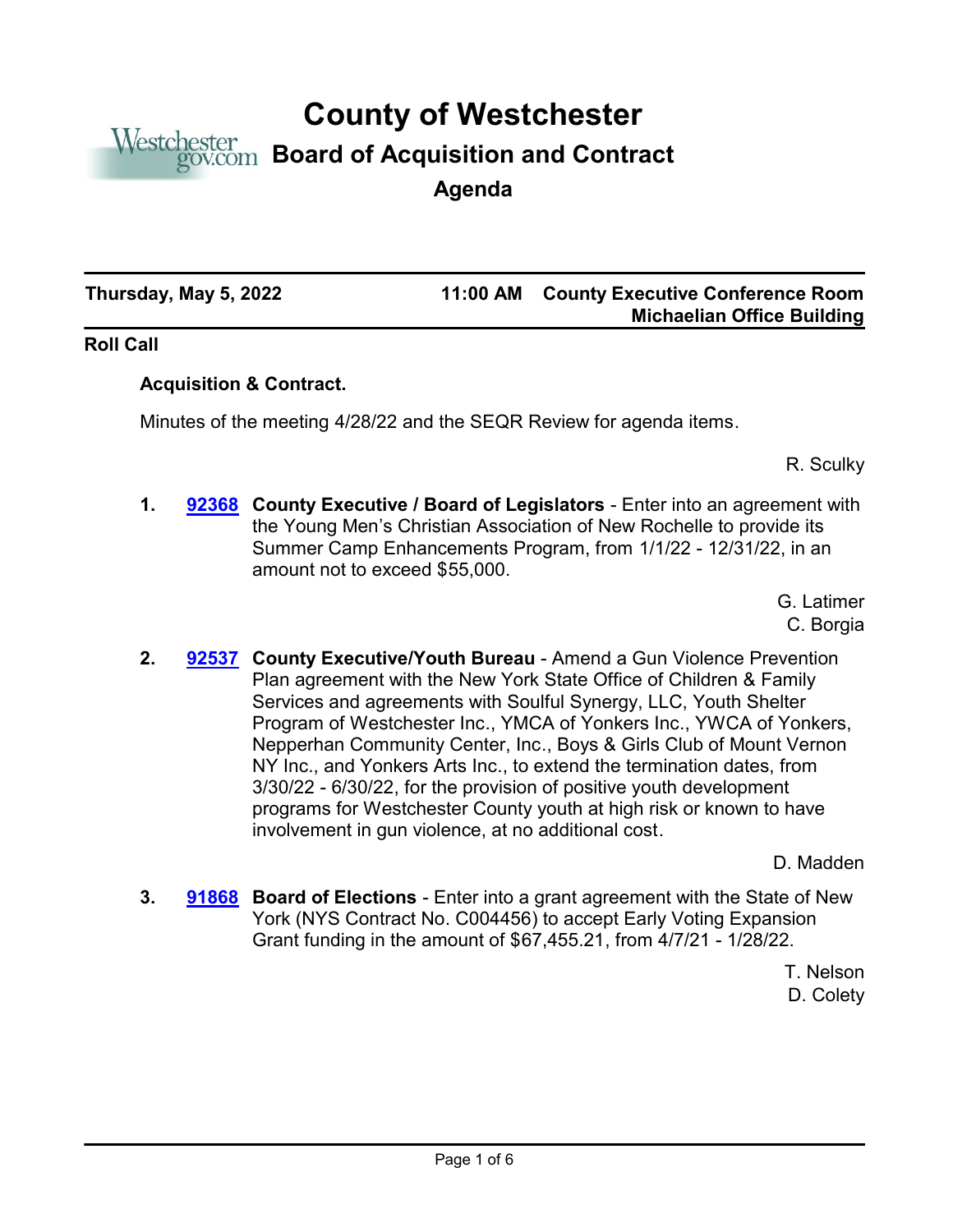**4. [92209](http://westchestercountynyexec.legistar.com/gateway.aspx?m=l&id=/matter.aspx?key=3253)** Board of Elections - Enter into an agreement with the Hendrick Hudson School District to utilize the Blue Mountain School as a polling place for the primary, special and general elections in 2022 which provides as follows: "The County of Westchester hereby agrees to defend, indemnify and save harmless the Hendrick Hudson School District from and against any and all liability, loss, damages, claims for bodily injury and or property damages, cost and expense including counsel fees, to the extent permissible by law, arising out of the use of the Blue Mountain School by the above named organization, its agents, servants, employees and or its students.

> T. Nelson D. Colety

**5. [92745](http://westchestercountynyexec.legistar.com/gateway.aspx?m=l&id=/matter.aspx?key=3254)** Board of Elections - Enter into an agreement to agree to hold harmless and indemnify the Scarsdale Union Free School District, owner of any and all polling places to be used by the County in connection with the upcoming Elections in 2022.

> T. Nelson D. Colety

**6. Information Technology / County Executive/Ctywide Admin Svc** - **[92986](http://westchestercountynyexec.legistar.com/gateway.aspx?m=l&id=/matter.aspx?key=3276)** Enter into License Agreement No. IT-1606 with New York SMSA Limited Partnership d/b/a Verizon Wireless, a New York limited partnership, by Cellco Partnership, its general partner, for the installation, maintenance and operation of transmitting and receiving antennae, radio equipment and appurtenant infrastructure and equipment on the county radio communication tower and in a County equipment shelter in the fence-enclosed compound located within the confines of the County Penitentiary and Jail grounds at the Grasslands Campus in Valhalla, New York, for a term to commence retroactively on 11/1/17 for a five (5) year term to 10/31/22, with two (2) automatic five (5) year renewals unless terminated sooner pursuant to the agreement.

> M. Beirne C. Steers

**7. [91257](http://westchestercountynyexec.legistar.com/gateway.aspx?m=l&id=/matter.aspx?key=3255)** County Attorney - Amend the agreement with McCarthy Fingar LLP, pursuant to which it retained McCarthy Fingar, at County expense, to serve in an "of counsel" capacity to the County Attorney, as needed, in connection with a matter concerning a will and an indenture, which specifically affect the County park known as Merestead, by increasing the amount by \$100,000, from a total amount of \$250,000, **to** a new total amount not-to-exceed amount of \$350,000.

J. Nonna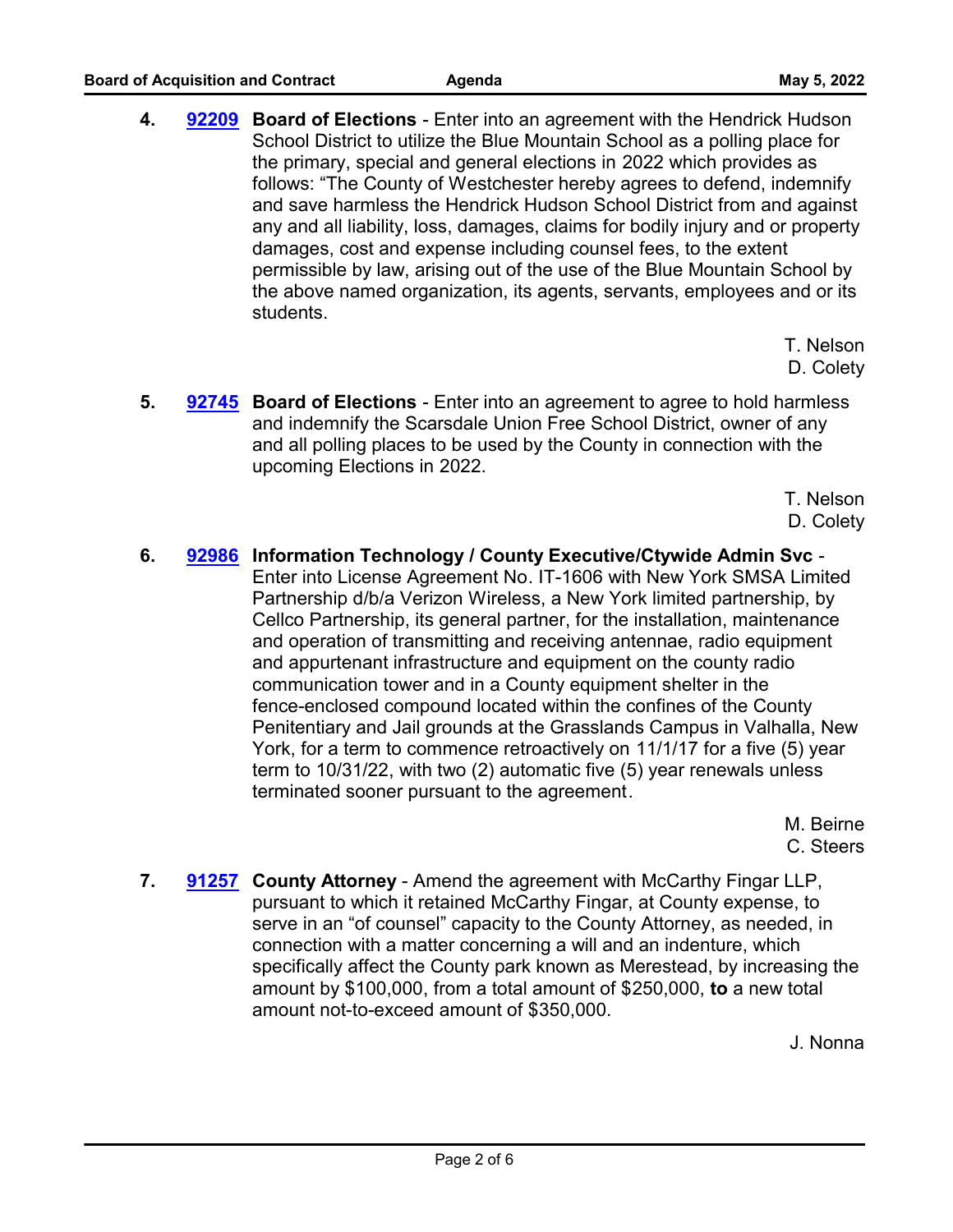**8. Planning** - Enter into an agreement with the Village of Tuckahoe, **[92393](http://westchestercountynyexec.legistar.com/gateway.aspx?m=l&id=/matter.aspx?key=3256)** through the Community Development Block Grant Program, in the not to exceed amount of \$175,000, from 5/1/22 - 4/30/23, for Playground Upgrades at Main Street Park in the Village of Tuckahoe.

N. Drummond

**9. [92486](http://westchestercountynyexec.legistar.com/gateway.aspx?m=l&id=/matter.aspx?key=3257)** Planning - Enter into an agreement with SLR Engineering, Landscape Architecture and Land Surveying, P.C. to develop a Bronx River Dams Management Plan which will serve as the guide for future implementation of critical river management and activities within the County-owned Bronx River Parkway Reservation corridor in Westchester County, from 5/1/22 - 4/30/23, for an amount not to exceed of \$89,830.

N. Drummond

**10. [92512](http://westchestercountynyexec.legistar.com/gateway.aspx?m=l&id=/matter.aspx?key=3258) Planning** - Enter into an agreement with Mid-Hudson Pattern for Progress, in an amount not-to-exceed \$40,000, to be paid through the Community Development Block Grant Program, and the grant will be used to pay for professional services in connection with updating the outdated components of the County-wide Affordable Housing Needs Assessment, from 4/15/22 - 4/14/23.

N. Drummond

**11. [92782](http://westchestercountynyexec.legistar.com/gateway.aspx?m=l&id=/matter.aspx?key=3260)** Social Services -Amend the 12/2/21 Resolution to enter into an agreement with Legal Services of the Hudson Valley to operate an Eviction Prevention Legal Services Program to provide access to eviction prevention legal services for at-risk low-income Westchester County individuals or families and victims of domestic violence facing eviction and loss of permanent housing in Yonkers City Court, Mount Vernon City Court, White Plains City Court, Peekskill City Court, the Village of Ossining Justice Courts, and other Westchester eviction courts, as needed, from 1/1/22 - 12/31/22, for an amount not-to-exceed \$1,152,488, by reflecting an increase of \$145,458, for a new not to exceed amount of \$1,297,946.

L. Townes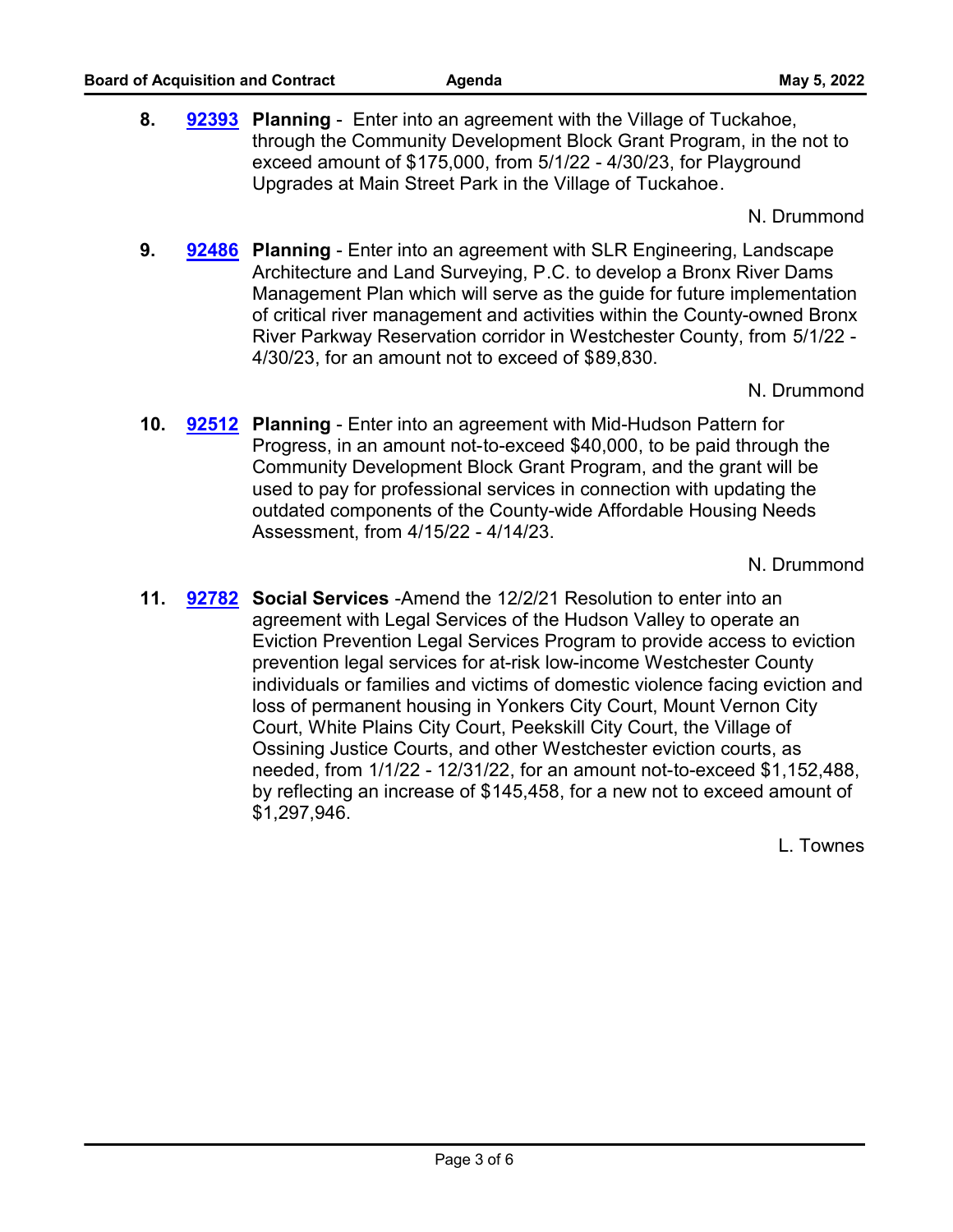**12. [92971](http://westchestercountynyexec.legistar.com/gateway.aspx?m=l&id=/matter.aspx?key=3273)** Community Mental Health - 1) Enter into an agreement with the United States Department of Housing and Urban Development to accept a grant in the amount of \$9,819,022 under the HUD's Continuum of Care Program in support of the Rental Assistance Project, to provide permanent supportive housing for homeless or formerly homeless adults with one or more disabilities including mental illness and/or chemical dependency disorders, for the term commencing on 3/1/22 - 2/28/23; and **2)** enter into six (6) sub-recipient agreements with the listed agencies for the provision of permanent supportive housing for homeless or formerly homeless adults with one or more disabilities including mental illness and/or chemical dependency disorders, under the HUD's Continuum of Care - Rental Assistance Project, from 3/1/22 - 2/28/23, in a total aggregate amount not-to-exceed \$9,629,366, in the individual amounts listed.

M. Orth

**13. [92810](http://westchestercountynyexec.legistar.com/gateway.aspx?m=l&id=/matter.aspx?key=3261)** Health - A third contract amendment with Public Health Solutions to accept funding for the Early Intervention Services - TriCounty Program Grant, for the fourth one-year budget period, from 3/1/22 - 2/28/23, in an amount not-to-exceed \$134,098.

S. Amler

**14. [92533](http://westchestercountynyexec.legistar.com/gateway.aspx?m=l&id=/matter.aspx?key=3262)** College - Amend an agreement with Huron Consulting Services, LLC for the provision of professional consulting services to assist WCC in implementing a new financial planning aid system to improve efficiency and provide students with an easier process for receiving federal aid, state aid and scholarships, in order to change the term thereof from 10/1/21 - 9/30/22, **to** on or about 2/7/22 - 12/31/22, and that the payment schedule be amended to coincide with the new term of the agreement.

B. Miles

**15. [92809](http://westchestercountynyexec.legistar.com/gateway.aspx?m=l&id=/matter.aspx?key=3263)** College - Enter into a sub-recipient agreement with the Research Foundation for the State University of New York through a grant acquired through the New York State Department of Labor from the U.S. Department of Education for a Project entitled "Education Stabilization Fund: Reimagine Workforce Preparation, for the period 1/1/22 - 12/31/22 with the College to receive up to \$223,383.

B. Miles

**16. [92841](http://westchestercountynyexec.legistar.com/gateway.aspx?m=l&id=/matter.aspx?key=3264)** Public Safety - Enter into an agreement with the New York State Division of Criminal Justice Services to accept Federal grant funds in the amount of \$57,211, for the Department to participate in the Paul Coverdell Forensic Sciences Improvement Grant Program, from 10/1/21 - 9/30/22.

T. Gleason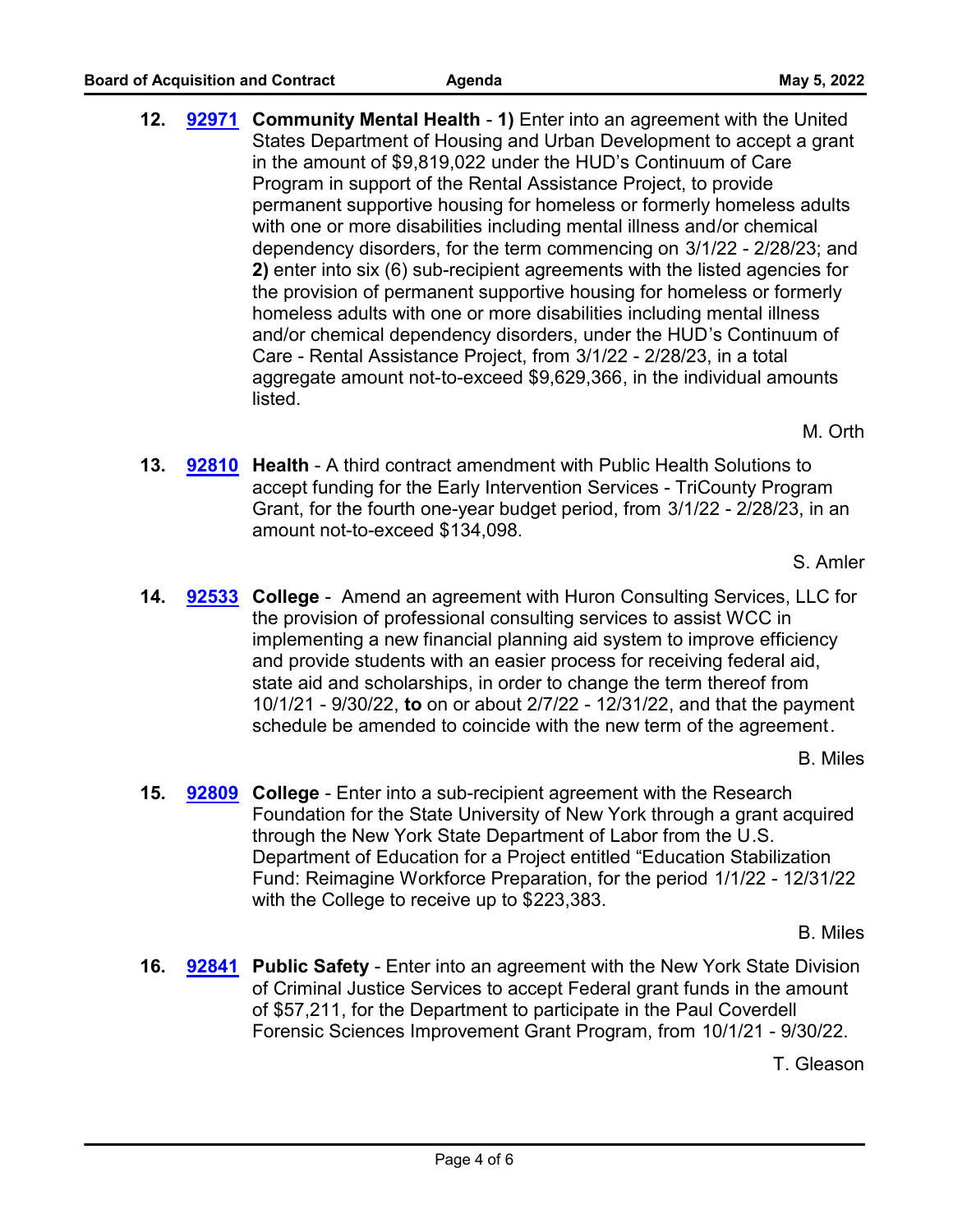**17. [92843](http://westchestercountynyexec.legistar.com/gateway.aspx?m=l&id=/matter.aspx?key=3265)** Public Safety - Enter into an agreement with New York State to accept a grant in the amount of \$100,000 under its State and Municipal Facilities Program (SAM) to purchase a Heavy Duty Response Vehicle, from 5/1/22 - 4/30/25.

T. Gleason

**18. [92808](http://westchestercountynyexec.legistar.com/gateway.aspx?m=l&id=/matter.aspx?key=3267)** Probation - Pursuant to Section 3(a)(xxi) of the Westchester County Procurement Policy and Procedures, to exempt from procurement an agreement with The Pre-Trial Services Institute of Westchester, Inc.

R. Pozzi

**19. [92806](http://westchestercountynyexec.legistar.com/gateway.aspx?m=l&id=/matter.aspx?key=3266) Probation** - Retroactively amend an agreement with The Pre-Trial Services of Westchester, Inc, to provide pre-trial programs to evaluate criminal defendants for potential pre-trial release from prison to ensure defendants' return for future court appearances through PTSI's structured follow-up during the pre-trial release period, from 1/1/21 - 12/31/21, for an amount not to exceed \$640,249, in order to: **1)** extend the term for an additional six (6) months, from 1/1/22 - 6/30/22; and **2)** increase the amount by \$260,428, to a new total amount not-to-exceed of \$900,677, in order to be able to compensate PTSI for additional services to be rendered during the extension period.

R. Pozzi

**20. DPW/Transportation / DEF / County Executive/Ctywide Admin Svc - [92477](http://westchestercountynyexec.legistar.com/gateway.aspx?m=l&id=/matter.aspx?key=3268)** Amend License Agreement No. 17-918 with the Yonkers Paddling and Rowing Club, Inc., ("YPRC") for the use of County-owned Hudson River waterfront property located on Alexander Street in the City of Yonkers, in order for the County to exercise its option for an additional five (5) year term from 7/1/22 - 6/30/27 for which YPRC will provide insurance coverage, will pay all sewer and water charges, if any, and will pay the County the listed license fees during the option period, for a total fee of \$26,347 and revise the description of the licensed space.

> H. Greechan V. Kopicki C. Steers

21. [92771](http://westchestercountynyexec.legistar.com/gateway.aspx?m=l&id=/matter.aspx?key=3269) DPW/Transportation - Contract No. 19-510 Rehabilitation of Main Street Bridge over Bronx River Parkway and Bronx River (BIN 3348690), City of White Plains, New York. Advertise for bids.

H. Greechan